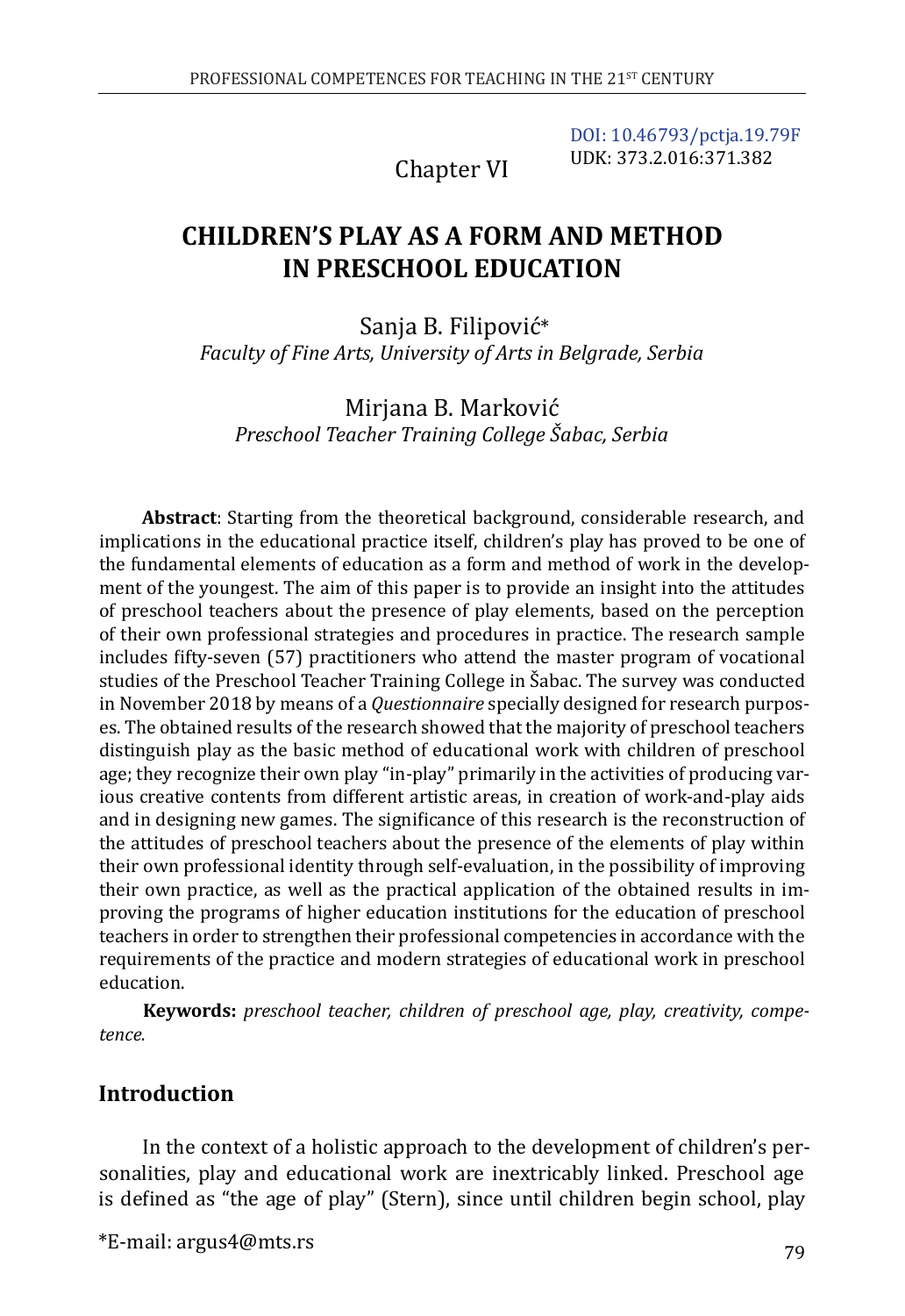dominates as the basic activity of children, and its role is emphasized as a driving force because it leads them to new discoveries and to a higher level of development (Vigotski, 1996; Rajić & Petrović Sočo, 2015). Having a central role in early childhood, play is characterized as an essential need and a precondition for the proper development of children.

Due to its importance, great attention is dedicated to play during the upbringing and education of children, which is seen in our pedagogical science as a unique process. Confirmation of the educational values of children's play can be found in numerous foreign and domestic literature (Venger, 1973; Eljkonin, 1978; Woodhead, 1979; Clark, 1987; Marjanović, 1977; Kamenov, 1997; Šain, 1998). Affirmed as the cornerstone of work with children, "play is considered one of the most powerful latent energy generators in children, and all the teacher' skills include the ability to present to children what he/she wants as play" (Kamenov, 1989). Play stands out as an important principle for working with children, as it encourages a series of creative searches for appropriate methodical solutions (Šefer, 2005: 58). Pedagogical theory and practice are permeated by the study of the complex phenomenon of play and significantly direct educational work thus initiating the need for new roles of children, on the one hand, and changing the role in competencies of preschool teachers, on the other.

Having in mind the breadth and comprehensiveness of this issue and taking into account the importance of play in the organization of educational work, in this paper we have paid attention to insights regarding whether the experience in working with children influences formation of the attitudes of preschool teachers about the need for presence of the elements of play and in approaches to their own pedagogical practice, whether they recognize their own "play in play", as well as what the possibilities of applying the obtained results for the purpose of education of the future preschool teachers and teachers for pedagogical work are.

### **Theory framework**

Upon considerations about children's play, depending on the area of their study, numerous authors have specified its definitions. Since play dominates preschool age, we state that "play is the basic form of children's activity" (*Pedagogical Dictionary 1*, 1967: 341).

Psychologists J. Piaget and J. Bruner contributed to a great extent to the understanding of children's play as an incentive for development (Bruner, 1976; Piaget, 1976). Lev Vygotski recognizes the basis (*praform*) of children's creativity in play, pointing out that this is a "mental function of the greatest importance for the general development and maturation of a child" (Vygotski,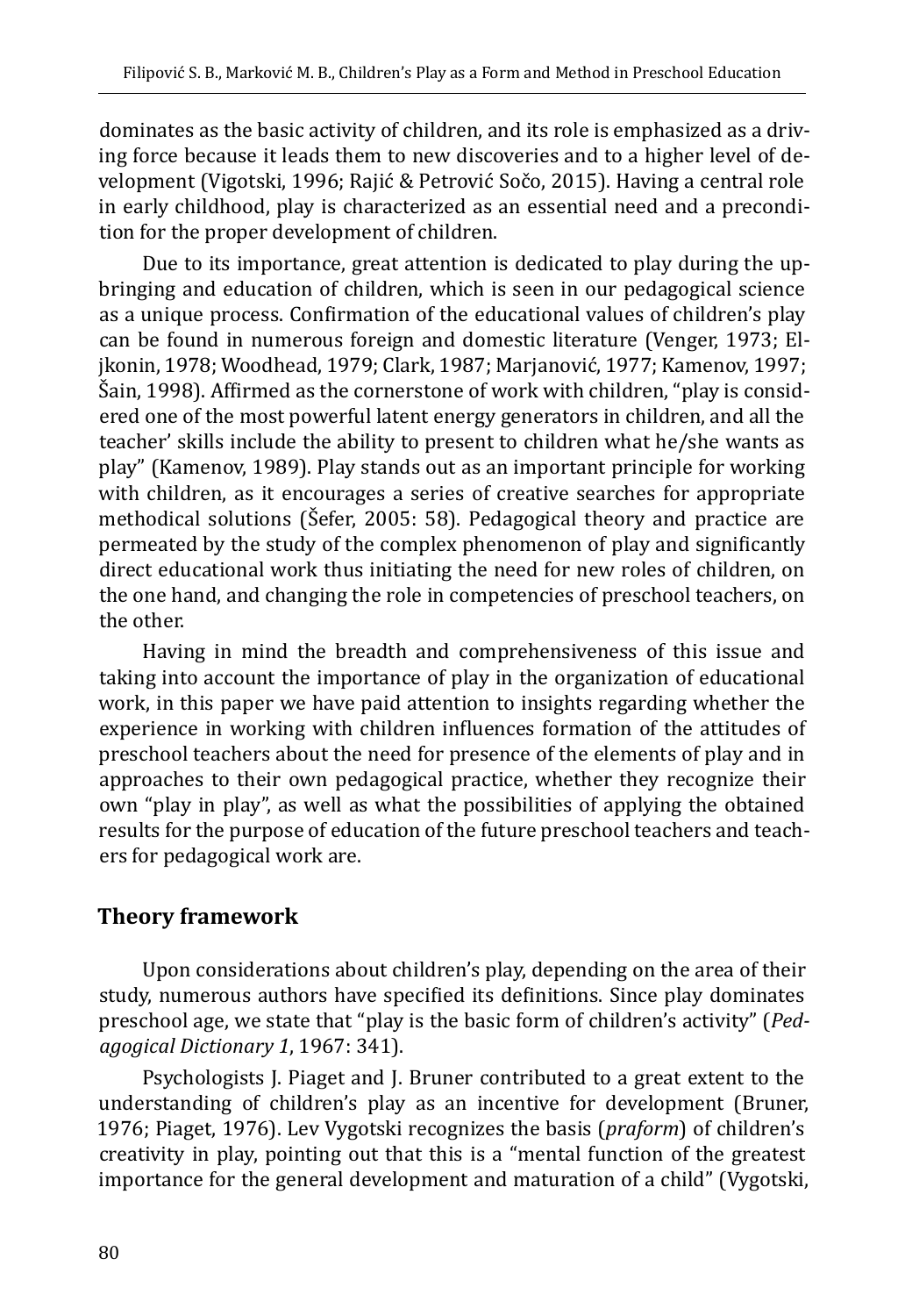1996). Leontiev, Lukov, Fradkina, Zaporozhetsk, Elkonin and others (Duran, 1988: 16) developed the views of Vigotsky about play and its connection with the background processes of personality development in preschool age.

In our community, Aleksandra Marjanović has dealt with theoretical approaches to children's play, accepting Vigotsky's views that play is one of the stages in the development of thinking. The above author considers that play is an activity that contains the basic characteristics of the future creative activity of a man because "a child in play exhibits all those features that are characteristic of the creative personality: openness to experience, wonder, curiosity, dedication, passion, innocence, spontaneity, authenticity, sensitivity etc." (Marjanović, 1975). Emil Kamenov did not give a definition of play, believing that it is almost impossible to precisely define this phenomenon, but significantly illuminates this notion, advocating the systems of didactic games that will preserve the basic characteristics of children's play, in addition to logical, and creative, divergent thinking (Kamenov, 1989). In the mentioned considerations, play is seen from the perspective of a child's welfare in the educational process and, although other views appeared, its significant role has remained undisputed. Thus, for example, French authors Lechat, Vinclet and Kroy attempted to challenge the educational values of children's play, considering it an aimless activity (Kamenov, 1989). The existence of other tones in play's review failed to dispute its significance.

Most of the contemporary authors state that play has a notable place, advocating the encouragement of creative thinking and application of creative methods and procedures in the educational process. The creativity that children show during play is related to their ability to think divergently (Hutt & Bhavnani, 1976; Schaefer, 2005: 117). "The program concept of preschool education is based on the idea that a child learns through play, learns to play and thus grows into an active and creative being, since play is also a creative act", emphasizes Kopas Vukašinović (2006: 175). The support of adults to a child during play is valuable because it stimulates intellectual excitement, promotes concentration, focuses on the goal, and develops the ability to solve a problem independently (Medouz & Kešdan, 2000).

We believe that it is necessary to point to the current views on play that extend the scope of its positive effects, even on a preschool teacher, in addition to a child, giving new impulses to pedagogical practice. Thus, for example, we highlight the experiences coming from developmental psychology that emphasize the developmental function of play from a broader perspective directed at educational implications. The author who was amongst the first to point to play from a different angle was Bateson (Bateson, 1979; Nachmantovitch, 2009). According to this author, "play is not a name for an activity or action, it is the name for the framework in which a certain activity or action takes place" (Nachmantovitch, 2009: 139). The presence of play allows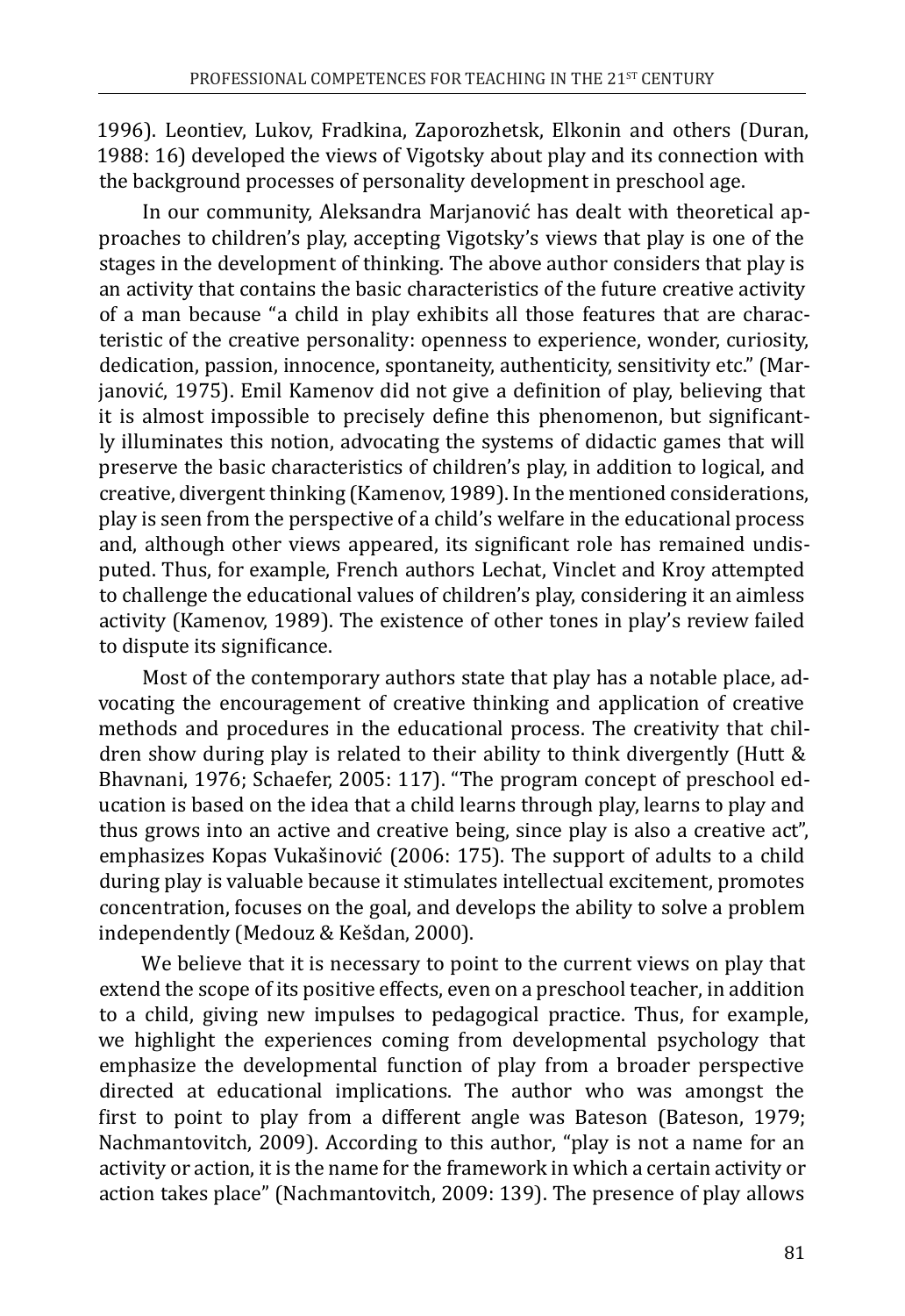for a wider viewing angle, contributes to different considerations and dynamics of changes of the angles from which it is seen, and thus to innovation. So "the opposite of play is neither work nor seriousness, because work can be play, and likewise play can be serious", adding that the essential "contrast to play is the one-dimensionality in behavior and thinking, it's inflexibility, rigidity" and literal "access to things (literar-mindedness)" (Nikolić Maksić & Ljujić, 2012: 117). Since play is in a meta-position in relation to other activities, play is easy to recognize but difficult to define. Therefore, numerous determinations of play are imprecise, because play by its nature and properties evades any definition; it is a protean phenomenon, in a meta position in relation to the activity of determination itself.

In the process of play it is possible to express freedom, curiosity, personal creativity and innovativity, because play is basically a holistic experience. The potential of play in education initiates new paths and shifts the boundaries of experience, enriching methodical practices and working methods. In order to succeed, the precondition is that the phenomenon of play is not only seen from the point of view of the play act itself, but requires a starting point that recognizes the basic human potential in play. Therefore, the presence of play is desirable in all activities that should be characterized by creativity, especially educational. (Nikolić Maksić & Ljujić, 2012: 124). Author J. Šefer also recognizes in play "a part of the creative behavior not only of children, but also of many scientists and artists - the determinants of play are similar to the determinants of creative behavior [...] such as: divergent imaginative thinking, logical and critical thinking, emotional expression, internal motivation" (Šefer, 2005: 112).

Based on the above, we notice that all the possibilities that play possesses have not yet been exhausted, because the play world is complex and should not be considered from one point of view only. Contemporary tendencies indicate that in methodical strategies within educational work, more innovative solutions should be encouraged that will enrich and develop the role of preschool teachers. Issues of the criteria for choosing activities, organization, monitoring and evaluation of children's play include an active attitude of preschool teachers knowing the role of play in the development of children, as well as the role of play in acquiring their own practical experiences and developing professional competences.

### **Project and Methodology of Research**

Starting from the theoretical settings, numerous research and implications in educational practice itself, children's play as a form and metohod of work has proved to be one of the fundamental elements of educational work in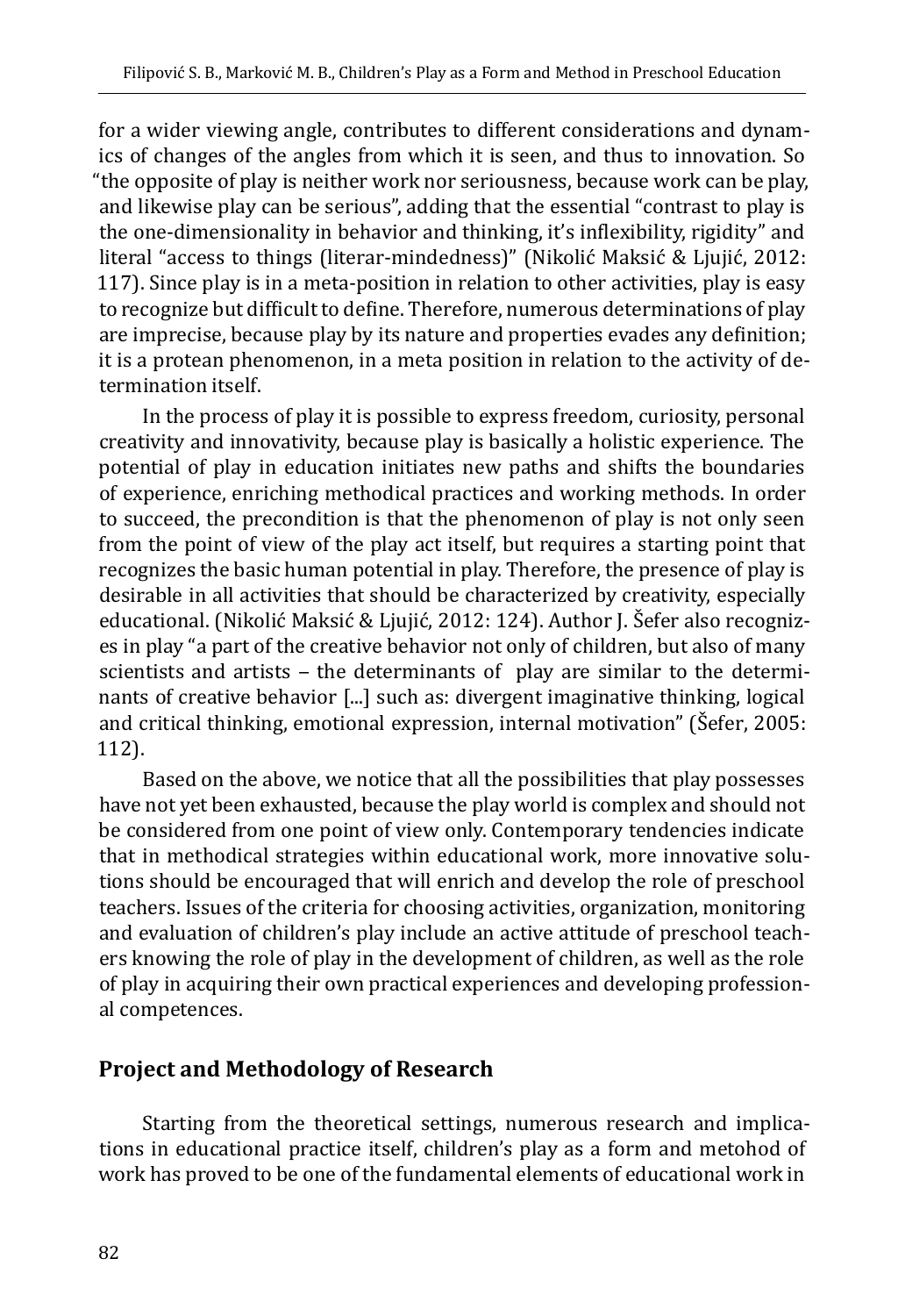the development of the youngest. The aim of this paper is to provide an insight into the attitudes of preschool teachers towards the presence of play elements based on the perception of their own professional strategies and procedures in practice.

The research sample consisted of fifty-seven (57) practitioners who are students of the master program of vocational studies of the Preschool Teacher Training College in Šabac. The survey was conducted in November 2018 with a Questionnaire especially designed for the research purposes, and was used to review the attitudes and claims of preschool teachers concerning the following: the role of play in educational work; meaning of play for a child of preschool age; techniques used by preschool teachers in monitoring and interpreting preschool children's play; what they give priority to when choosing a playful activity; important incentives when choosing games and segments of educational work that represent play in which they themselves play. The questions were of closed type. As for statistical method, a statistical account was applied.

## **Research Results**

In the Questionnaire for preschool teachers, the respondents gave the following answers to six questions, and the results are as follows:

| Claims on the role of play in                                                        | <b>YES</b>       |               | NO.              |               | <b>OCCASIONALLY</b> |          |
|--------------------------------------------------------------------------------------|------------------|---------------|------------------|---------------|---------------------|----------|
| educational work and that<br>play is:                                                | Frequency<br>(f) | $\frac{0}{0}$ | Frequency<br>(f) | $\frac{0}{0}$ | Frequency<br>(f)    | $\%$     |
| a. Basic method of work<br>with children                                             | 55               | 96.5          | 2                | 3.5           | $\theta$            | $\theta$ |
| b. Form of interaction in<br>child-child relationship and<br>preschool teacher-child | 55               | 96.5          | $\mathbf{1}$     | 1.75          | 1                   | 1.75     |
| d. Way to achieve the goals<br>of educational work                                   | 48               | 84.2          | 3                | 5.26          | 6                   | 10.54    |
| e. Challenge for both a child<br>and preschool teacher                               | 41               | 71.93         | $\mathfrak{D}$   | 3.5           | 14                  | 24.57    |
| f.<br>Support to preschool<br>teachers to improve their<br>own pedagogical practice  | 49               | 85.97         | 3                | 5.26          | 5                   | 8.77     |
| g. Applicable to all other ac-<br>tivities in the work with chil-<br>dren            | 55               | 96.5          | $\Omega$         | $\Omega$      | $\mathcal{P}$       | 3.5      |

*Table 1: Educators' claims about the role of play in educational work*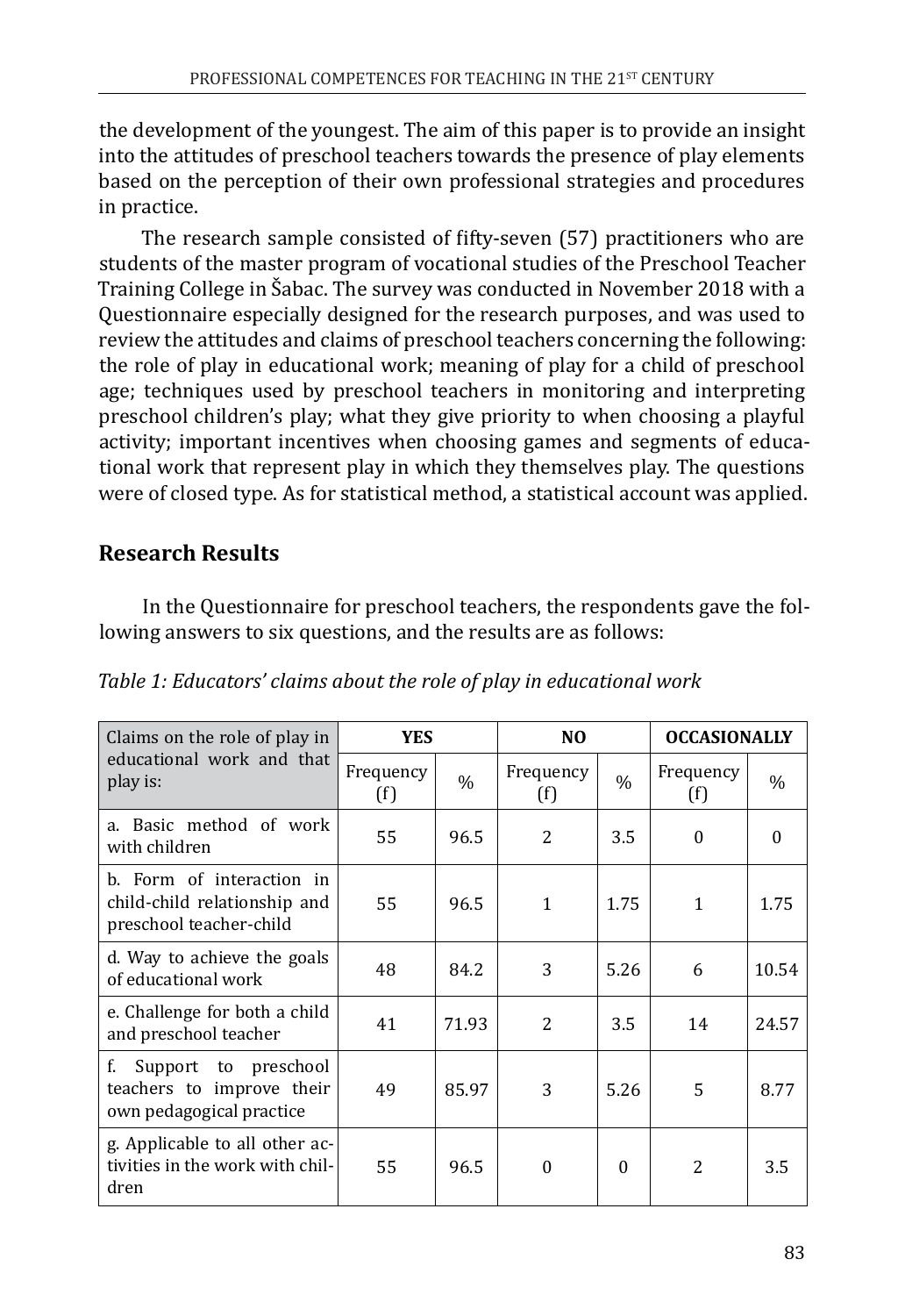As for the first question about the role of play in educational work, preschool teachers mostly opted for those aspects of play that are particularly important according to assertions that play is: a) a basic method of work with chil $dren - 96.5\%$  of preschool teachers; b) a form of interaction in the relationship between child – child and preschool teacher – child – 96.5% of respondents; c) a way to achieve the goals of educational work - 84.2% of preschool teachers; d) a stimulus for both child and preschool teacher  $-71.93\%$  of respondents; e) a stimulus for preschool teacher to improve his/her own pedagogical practice ‒ 85.97% of answers; f) applicable to all other activities in work with children ‒ 96.5% of preschool teachers.

Regarding question number 2, the preschool teachers' claims about the meaning of play for preschool children, the answers were different. All respondents, 100% of them, believe that for a pre-school child, play represents a natural need and satisfaction; 98.25% of them believe that play for a preschool child is a possibility of gaining experience, and 94.75% of them think that play for a preschool child is the basis of children's creativity. What is noteworthy is that preschool teachers to a large extent, 92.98% of them, think that play is not a sole activity in which a child plays with toys; 77.2% of them consider that play is not just fun for a child with no special purpose, while a smaller number of respondents, 22.8% answered just the opposite i.e. that play besides entertainment has no special purpose.

| Table 2: Preschool teacher's claims on the techniques used in monitoring and in- |  |
|----------------------------------------------------------------------------------|--|
| terpretation of preschool children's play                                        |  |

| 3. Claims on the techniques<br>used by preschool teachers<br>in monitoring and interpre-              | <b>YES</b>       |               | N <sub>0</sub>   |               | <b>OCCASIONALLY</b> |          |
|-------------------------------------------------------------------------------------------------------|------------------|---------------|------------------|---------------|---------------------|----------|
| tation of preschool chil-<br>dren's play:                                                             | Frequency<br>(f) | $\frac{0}{0}$ | Frequency<br>(f) | $\frac{0}{0}$ | Frequency<br>(f)    | $\%$     |
| a. Observation of children                                                                            | 57               | 100           | 0                | $\Omega$      | $\Omega$            | $\Omega$ |
| b. Listening to children                                                                              | 56               | 98.25         | $\Omega$         | $\Omega$      | 1                   | 1.75     |
| c. Talk to children                                                                                   | 55               | 96.5          | $\Omega$         | $\Omega$      | $\overline{c}$      | 3.5      |
| d. Talk with parents of chil-<br>dren about kinds of play that<br>children love                       | 37               | 64.89         | 6                | 10.54         | 14                  | 24.57    |
| e. Detecting the questions<br>that children ask                                                       | 53               | 92.98         | $\Omega$         | $\Omega$      | 4                   | 7.02     |
| f. Sharing experiences with<br>other preschool teachers<br>about which kinds of play<br>children like | 43               | 75.45         | 1                | 1.75          | 13                  | 22.8     |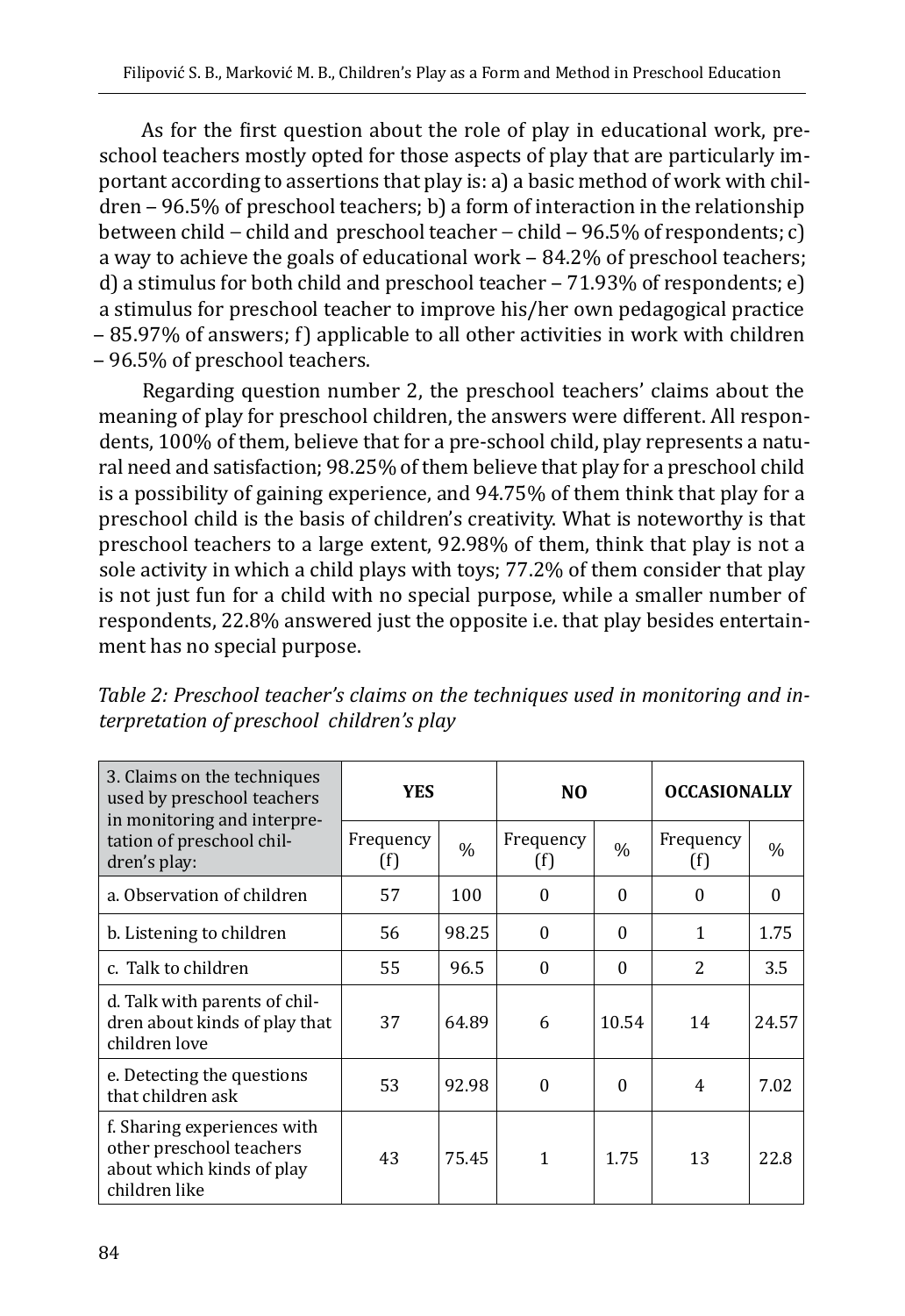In relation to the question number 3, the responses of the preschool teachers about the claims on the techniques used in monitoring and interpretation of preschool children's play were as follows: all preschool teachers stated that they use the techniques of children's observation; 98.25% of them opted for listening, 96.5% of them talk to children, while 92.98% pay atttention to the questions that children ask. When it comes to sharing experiences with other preschool teachers about which types of play children like, 75.5% of them supported this claim, while 22.8% of preschool teachers said they only sometimes use this technique. Also, 24.57% of preschool teachers stated they only sometimes talk to children's parents about the games children like, while a large number of them, 64.89% frequently talked to parents about children's games.

| 4. Preschool teachers'<br>claims about what they                              | <b>YES</b>       |               | N <sub>0</sub>    |               | <b>OCCASIONALLY</b> |       |
|-------------------------------------------------------------------------------|------------------|---------------|-------------------|---------------|---------------------|-------|
| give priority to when<br>choosing a playful<br>activity:                      | Frequency<br>(f) | $\frac{0}{0}$ | Frequency<br>(† ) | $\frac{0}{0}$ | Frequency           | $\%$  |
| a. To be interesting to<br>a child                                            | 55               | 96.5          | 2                 | 3.5           | $\theta$            |       |
| b. To be equally<br>interesting to both a<br>preschool teacher and<br>a child | 24               | 42.1          | 7                 | 12.28         | 26                  | 45.62 |
| c. To be interesting to a<br>preschool teacher                                | 6                | 10.54         | 34                | 59.64         | 17                  | 29.81 |

*Table 3: Preschool teachers' claims about what they give priority to when choosing a playful activity*

As far as question number 4 is concerned, the proposed claims about what they give priority to when choosing playful activities, preschool teachers mostly opted for the attitude that play should be of interest to a child  $-96.5\%$ ; attitudes of preschool teachers are divided in relation to the claim that when choosing a playful activity they give priority to those plays which are equally interesting to both a preschool teacher and a child – 45.62% of them do it sometimes, 42.1% always, while 12.28% never do so. Also, as many as 59.64% of preschool teachers think that when choosing playful activities, play does not necessarily have to be interesting to a preschool teacher - 29.81% of them are sometimes guided by this criterion, while 10.54% of respondents think that play should be interesting to a preschool teacher as well.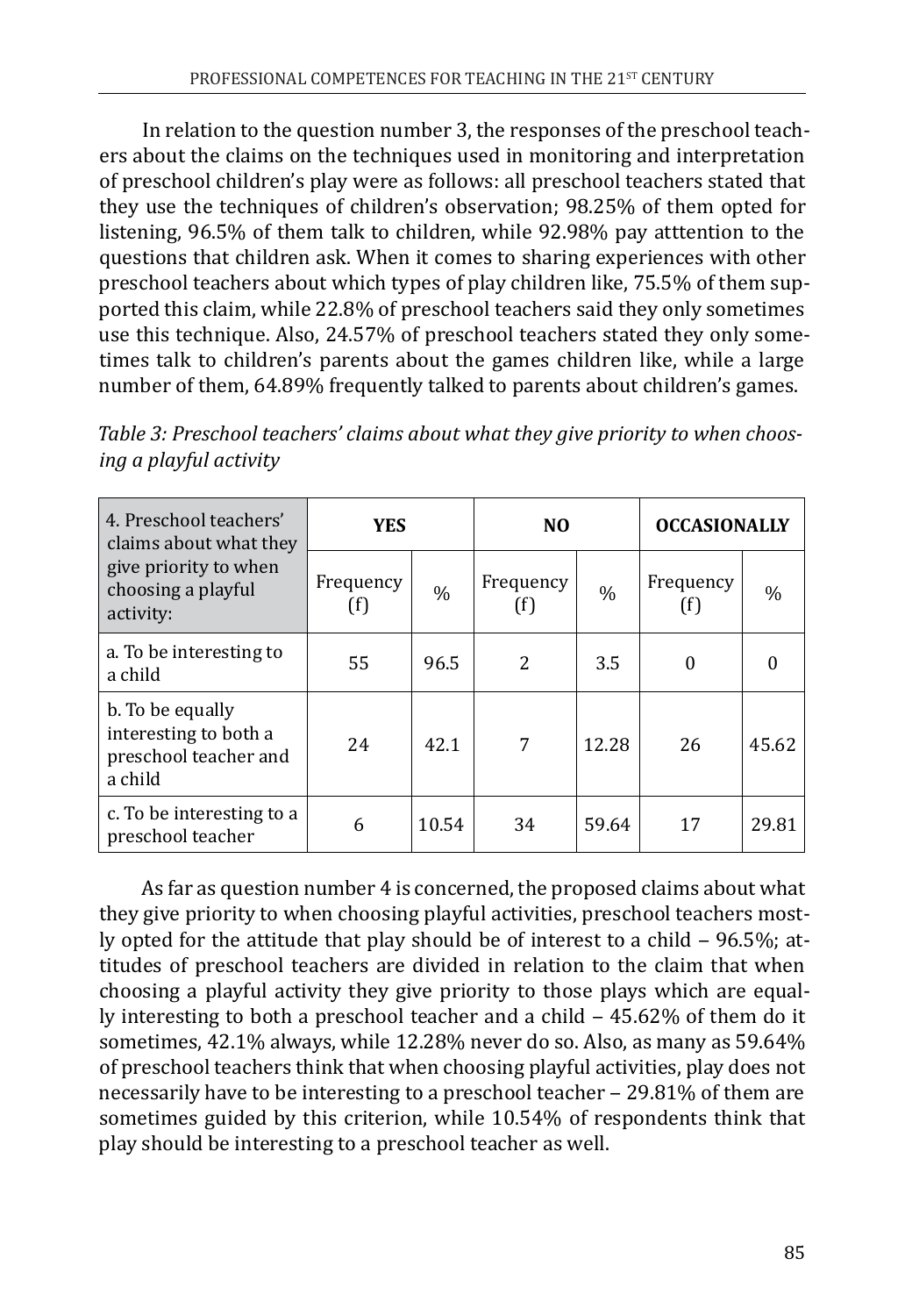| 4. Teachers' claims<br>about important                                                | <b>YES</b>       |               | N <sub>0</sub>   |               | <b>OCCASIONALLY</b> |       |
|---------------------------------------------------------------------------------------|------------------|---------------|------------------|---------------|---------------------|-------|
| incentives when<br>selecting a type of play:                                          | Frequency<br>(f) | $\frac{0}{0}$ | Frequency<br>(f) | $\frac{0}{0}$ | Frequency<br>(f)    | $\%$  |
| A. Suggestions given in<br>the General Principles of<br>the preschool program         | 30               | 52.63         | 5                | 8.77          | 22                  | 38.6  |
| b. Experience of other<br>preschool teachers and<br>the application of their<br>ideas | 27               | 47.36         | 7                | 12.28         | 23                  | 40.36 |
| c. Ideas found on the<br>Internet                                                     | 23               | 40.36         | 7                | 12.28         | 27                  | 47.36 |
| d. Direct children's play                                                             | 52               | 91.24         | $\overline{c}$   | 3.5           | 3                   | 5.26  |
| e. Reviewing profes-<br>sional literature                                             | 47               | 82.46         | 3                | 5.26          | 7                   | 12.28 |
| f. Attending seminars                                                                 | 41               | 71.93         | $\overline{c}$   | 3.5           | 14                  | 24.57 |

*Table 4: Preschool teachers' claims about important incentives when selecting a type of play*

As for question number 5, the preschool teachers responded to claims on major incentives when selecting a type of play. A significant number of respondents, 52.63% of them, relied on suggestions stated in the *General Principles of the Preschool Program*, 38.6% of them sometimes, and only 8.77% of them did not use the suggestions from the *General Principles*. Attitudes on application of the experiences of other preschool teachers and their ideas are divided namely 47.36% of them applied their colleagues' experiences, 40.36% sometimes, whereas a smaller number, 12.28%, never relied on the experiences and ideas of other preschool teachers. The redistribution of answers concerning the use of electronic resources is similar: 40.36% of preschool teachers browse for ideas on the Internet, 47.36% of them do it sometimes, while 12.28 % of them never use the Internet.

Nevertheless, it turned out that most of the preschool teachers, as an important incentive in selecting games, actually use direct children's play -91.24% of them, while a smaller number do it sometimes  $-$  5.26%, and just 3.5% of them never do that. As a reference point in the selection of children's play, 82.46% of teachers regularly use professional literature, 12.28% of them sometimes, while a minor number of 5.26% never use professional literature.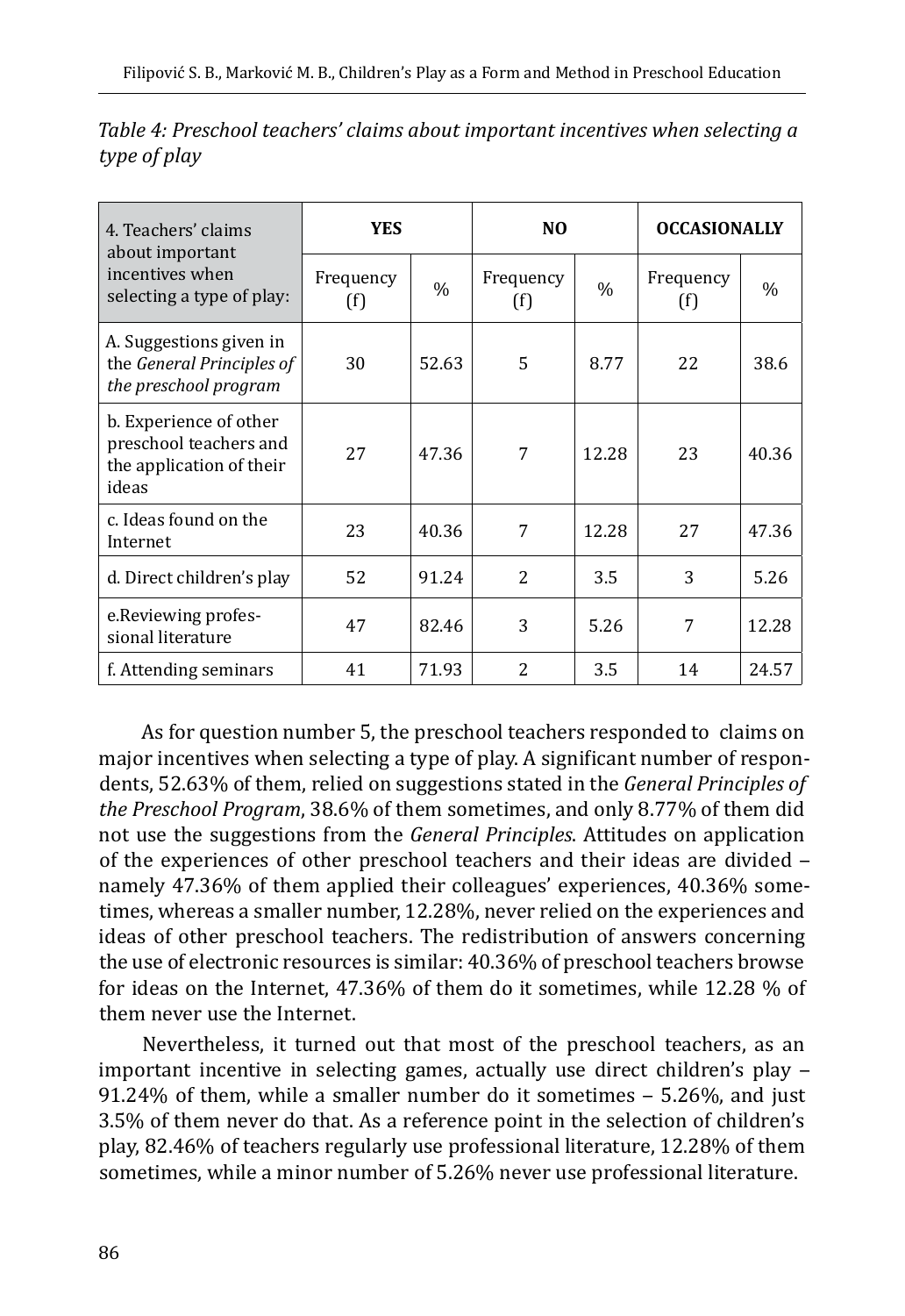When it comes to the professional development of preschool teachers, as an incentive for the selection of children's play, 71.93% of respondents use the experience gained in seminars, a significantly smaller number of them, 24.57%, use these experiences sometimes, while only 3.5% of preschool teachers do not apply these experiences.

*Table 5: Preschool teachers' claims about segments of educational work that represent play in which they themselves play*

| Preschool teachers'<br>claims about segments                                                          | <b>YES</b>       |               | N <sub>0</sub>   |               | <b>OCCASIONALLY</b> |       |
|-------------------------------------------------------------------------------------------------------|------------------|---------------|------------------|---------------|---------------------|-------|
| of educational work<br>that represent play in<br>which they themselves<br>play                        | Frequency<br>(f) | $\frac{0}{0}$ | Frequency<br>(f) | $\frac{0}{0}$ | Frequency<br>(f)    | $\%$  |
| a. Participation in<br>playful situations with<br>children                                            | 53               | 92.98         | $\mathbf{1}$     | 1.75          | 3                   | 5.27  |
| b. Designing and cre-<br>ating work-and-play<br>means                                                 | 55               | 96.5          | $\Omega$         | $\Omega$      | $\overline{2}$      | 3.5   |
| c. Organizing various<br>kindergarten activities                                                      | 48               | 84.2          | 3                | 5.26          | 6                   | 10.54 |
| d. Creating various<br>artistic content (visual,<br>musical, language, dance,<br>dramatization, etc.) | 55               | 96.5          | $\Omega$         | $\theta$      | $\overline{2}$      | 3.5   |
| e. Designing new games                                                                                | 50               | 87.72         | 3                | 5.26          | 4                   | 7.02  |
| f. Entering change and<br>gaining new experi-<br>ences in working with<br>children                    | 50               | 87.72         | $\Omega$         | $\Omega$      | 7                   | 12.28 |

To the last question, number 6, in the Questionnaire, which refers to the preschool teachers' claims about segments of educational work that represent play in which they themselves play, a large number of preschool teachers answered affirmatively. For participation in playful situations with children 92.98% of respondents responded positively, 5.27% sometimes participated, while only 1.75% did not take part in children's play situations. All preschool teachers are involved in designing and developing work-and-play aids: always 96.5% of respondents, and only 3.5% at times. The majority of preschool teachers, 84.2%, are involved in organizing various kindergarten activities, while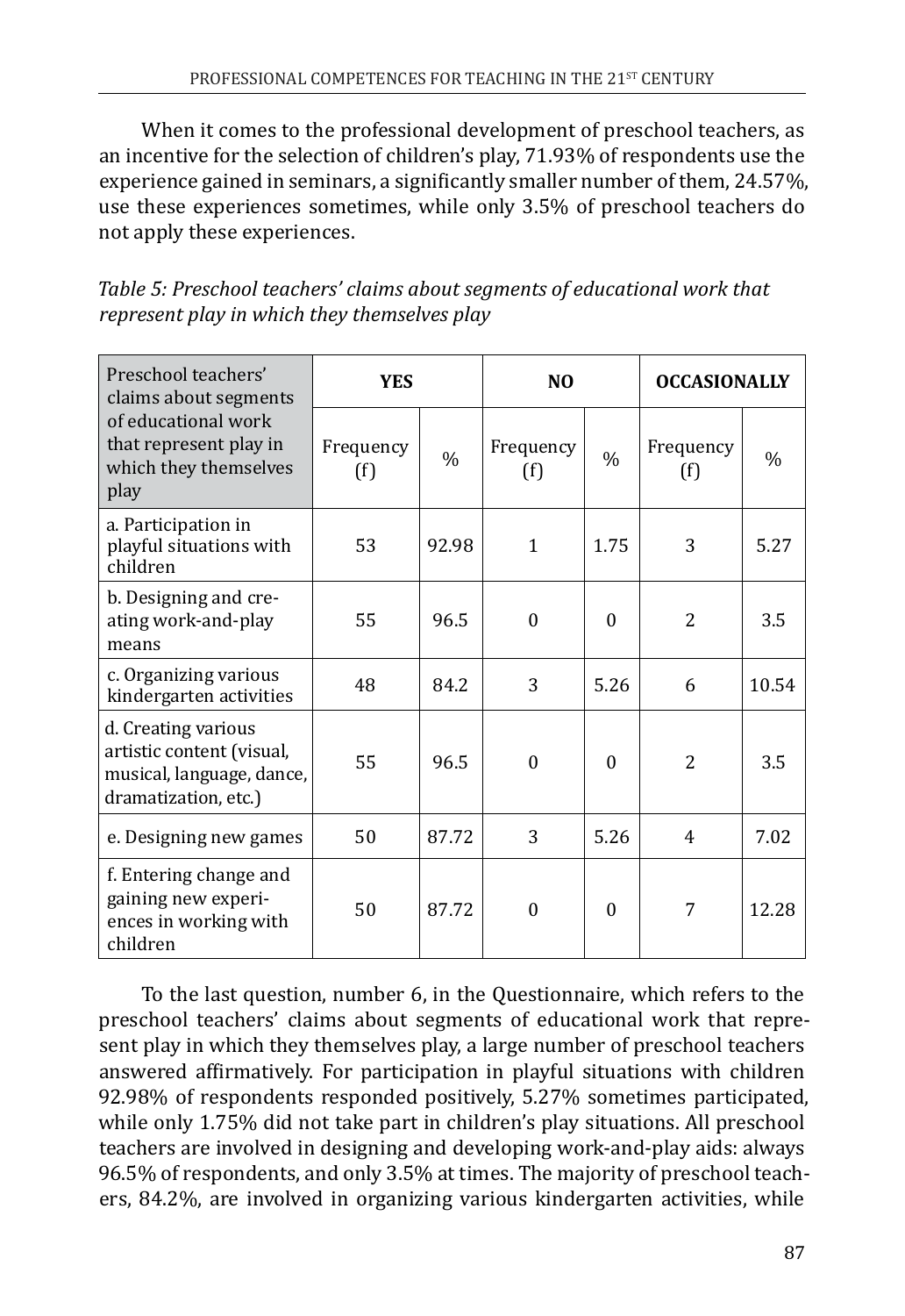10.54% do it sometimes, and 5.26% do not take part in organizing various kindergarten activities. When it comes to creating different artistic content (visual, musical, linguistic, dance, dramatization, etc.), all preschool teachers gave an affirmative answer, with 96.5% of them always doing it, while only 3.5% of them sometimes. Even 87.72% of preschool teachers participate in the design of new games, with a smaller number of 7.02% doing it sometimes, while the number of those who never do it is relatively small, but it is nevertheless noted that 5.26% of the total number of respondents never do this. One of the important aspects of the educational process is the initiative of preschool teachers to introduce changes and gain new experiences in working with children, for which all the respondents opted; thus 87.72% do it always, while 12.28% do it sometimes.

### **Discussion of Results**

Starting from the assumption that play is one of the basic forms of educational work, it can be concluded on the basis of the obtained results that most preschool teachers are aware of the importance of play in the educational process, thus establishing the role of a preschool teacher who by using methodical design coordinates this process.

When it comes to the role of play in the educational work, most of the preschool teachers distinguish play as a basic method of educational work with children of preschool age: that play is a form of interaction in the relationship between child − child and preachool teacher − child; that play is a way to achieve the goals of educational work, that play is a challenge for both the child and the preschool teacher; that children's play is an incentive for a preschool teacher to improve his/her own pedagogical practice and is applicable to all other activities in the work with children.

As far as the preschool teachers's claim relating to their opinionon *what play is for a preschool child*, most of them think that for a preschool child, play is as a natural need and satisfaction, then the possibility of gaining experience, and finally that play is the basis of child's creativity and that it cannot be understood only as fun for a child without special purpose.

With respect to the *techniques that preschool teachers apply in monitoring and interpretation of preschool children's play*, the majority referred to the use of techniques for observing children such as listening, talking with children, and noticing the questions that children ask; the choice to exchange experiences with other preschool teachers about what kind of play children like, is also important; but likwise most of them talk with children's parents about children's play.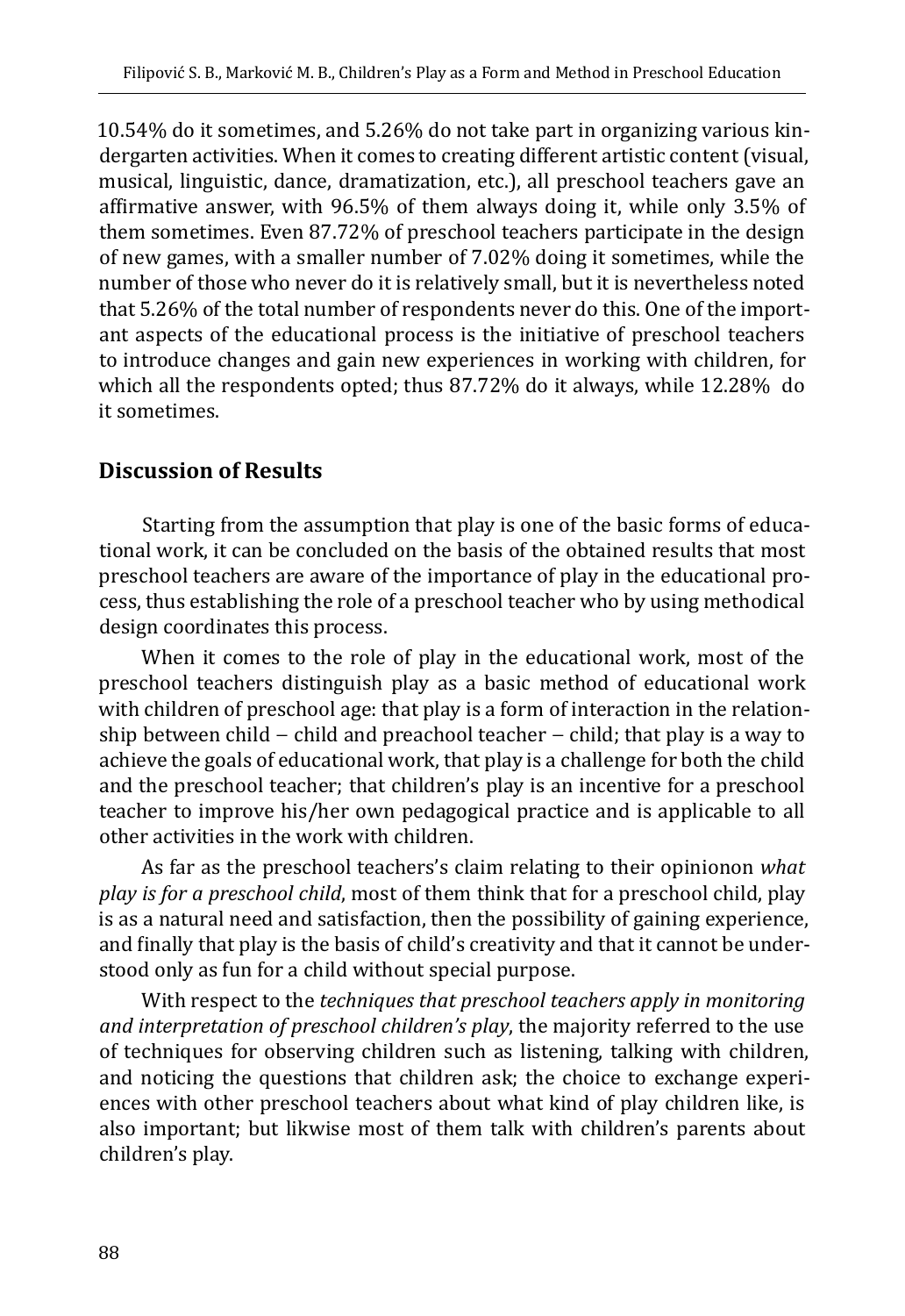When asked *what they give priority to in the choice of playful activities*, preschool teachers mostly opted for the attitude that play should be of interest to a child, but when asked about the claim that they give priority to the selection of playful activitiy equally interesting to both preschool teacher and a child, the attitudes are distributed proportionately, as well as in case of the attitude that when choosing playful activities, play does not necessarily have to be interesting to a preschool teacher.

As important *incentives in the selection of plays*, a significant number of respondents stated that they rely on suggestions offered in the *General Principles of Preschool Programme*; while concerning application of the experiences of other preschool teachers and their ideas or use of the Internet, the attitudes are proportionally distributed among the respondents. It was found that most preschool teachers use direct children's play as an important stimulus when choosing a game and as a reference point in the choice of children's games; a greater number of them constantly use professional literature, as well as the experience gained during seminars.

Preschool teachers' claims about *segments of educational work* that represent a kind of play in which they themselves play, a large number of preschool teachers gave an affirmative answer where they primarily recognize their own play "in play" during the activities of making different creative contents from separate artistic areas, in the creation of work-playful aids, in the design of new games, but also in direct participation in playful situations with children. As one of the important aspects of the educational process is the initiative of preschool teachers to introduce changes and gain new experiences in working with children, which all respondents opted for.

### **Conclusion**

The significance of this research is in the reconstruction of the attitudes of preschool teachers about the presence of elements of play within their own professional identity through self-evaluation, with the possibility of improving their own practice, as well as the practical application of the obtained results in improving the programs of higher education institutions for training of preschool teachers in order to strengthen their professional competencies in accordance with the needs of practice and modern strategies of preschool educational work.

The organization of educational work with children refers to respecting play as a basic activity of a child, since the child's knowledge and opinion are inseparable from play. In this regard, the paper points out certain theoretical considerations that confirm the above assertions. The obtained research results indicate that the dominant attitude of preschool teachers is noticeable,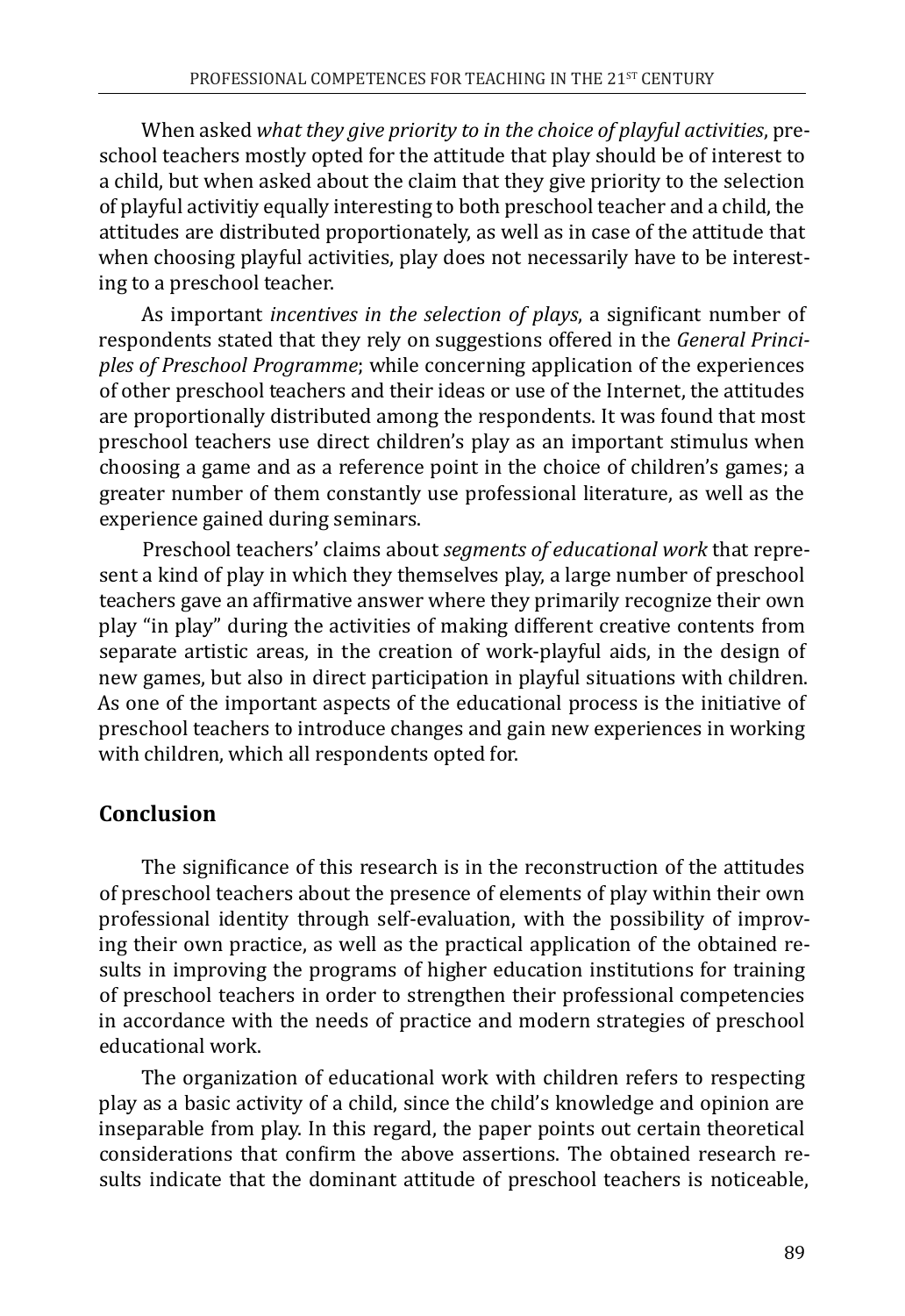which confirms that the significant majority indicate play as the basic method of working with children of preschool age. The research confirmed that preschool teachers are aware of the importance of play as a prerequisite for the development of a child, but also that play is an important driving impulse that contributes to the enrichment of experiences within personal professional development.

The need for innovative methodical approaches suggests the necessity of finding a solution that will result in a higher degree of creativity of both the child and the preschool teacher. The above requirements can be achieved in the educational process, which includes, with serious effort by preschool teachers, playful elements as well. Thus, the complex corpus of the play definition expands, suggesting even more space for the development of a child and preschool teacher, linking both to each other. The presence of play allows preschool teachers – practitioners, in the context of their own professional practice, to express their own freedom and creativity, which influences the fact that the developmental potential of play does not end its active role, but rather encourages further productivity.

### **References**

Bruner, J. S. (1976). Nature and uses of immaturity, In: J. S. Bruner, A. Jolly & K. Sylva (Eds.), *Play – its role in development and evolution*, 28–64.

Duran, М., Plut, D. & Mitrović, M. (1988). *Simbolička igra i stvaralaštvo*. Beograd: Zavod za udžbenike i nastavna sredstva.

Eljkonin, D. B. (1978). *Psihologija dečje igre*. Beograd: Zavod za udžbenike i nastavna sredstva.

Kamenov, E. (1983). *Metodika vaspitno-obrazovnog rada sa predškolskom decom*. Beograd: Zavod za udžbenike i nastavna sredstva

Kamenov, E. (1989). *Intelektualno vaspitanje kroz igru*. Beograd: Zavod za udžbenike i nastavna sredstva; Sarajevo: "Svjetlost", OOUR Zavod za udžbenike i nastavna sredstva.

Kamenov, E. (1997). *Metodika: metodička uputstva za Model B Osnova programa predškolskog vaspitanja i obrazovanja dece od tri do sedam godina*. Novi Sad ‒ Beograd: Odsek za pedagogiju Filozofskog fakulteta u Novom Sadu i Zajednica viših škola za obrazovanje vaspitača Republike Srbije.

 Kamenov, E. (1999). *Predškolska pedagogija (knjiga druga)*. Beograd: Zavod za udžbenike i nastavna sredstva.

Klark, A. M. & Klark, D. B. (1987). *Rano iskustvo*. Beograd: Zavod za udžbenike i nastavna sredstva.

Kopas Vukašinović, E. (2006). Uloga igre u razvoju dece predškolskog i mlađeg školskog uzrasta, *Zbornik Instituta za pedagoška istraživanja*, br.1, 174‒189.